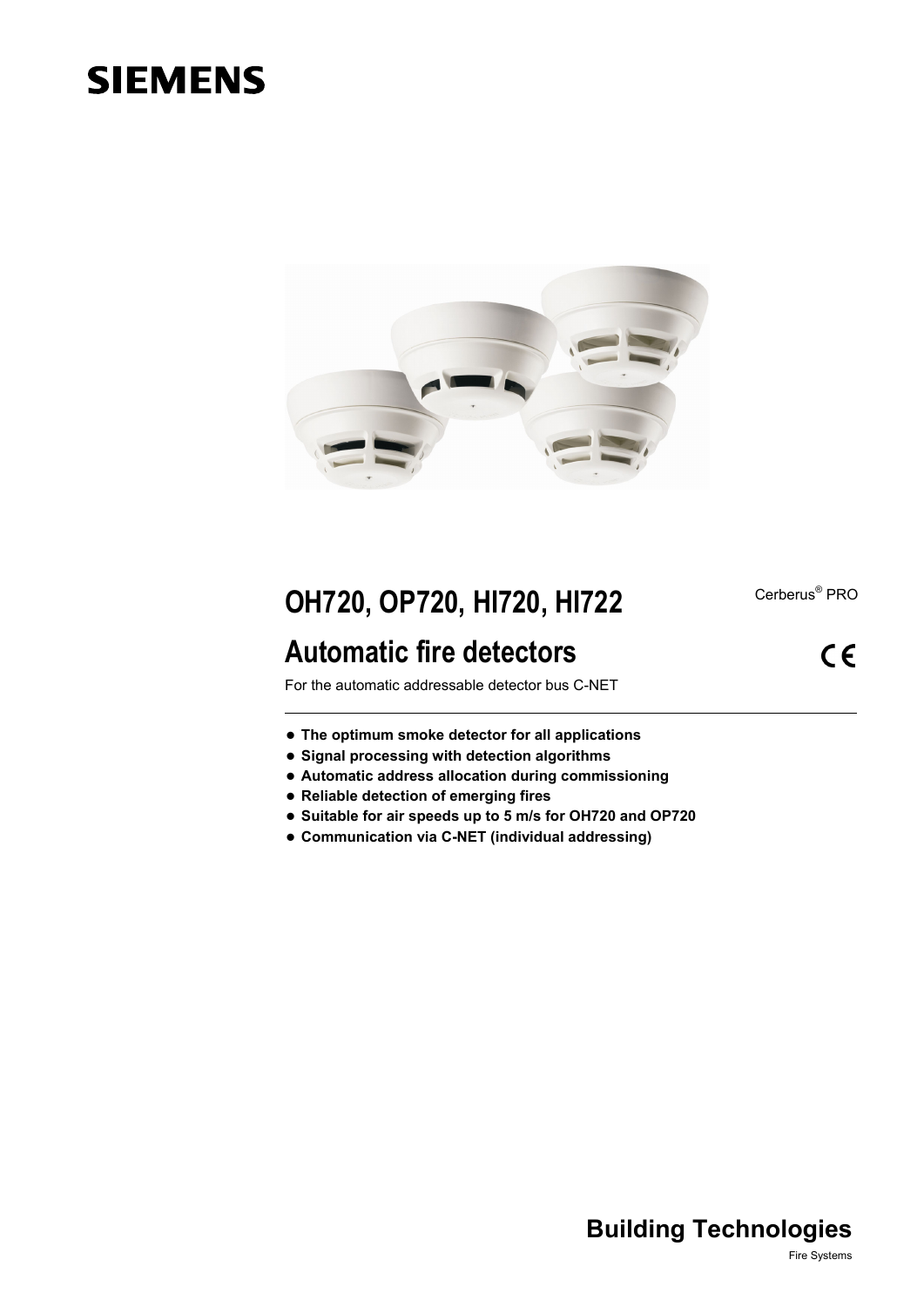#### **Environmental**

- ecologically processing
- recyclable materials
- electronic and synthetic material simply separable

#### **Characteristics**

- resistant to environment and interference factors such as dust, fibers, insects, humidity, extreme temperatures, electro-magnetic interference, corrosive vapors, vibration
- insensitive to impact, tamper protection
- protected electronics, high-quality components
- integrated short-circuit isolator, which locate the defective part on the detector bus of the control unit and insulates between 2 detectors
- built-in alarm indicator (AI), visible at 360°
- up to 2 external alarm indicators of type FDAI91/FDAI92/FDAI93 connectable per detector
- signal processing with detection algorithms
- automatic address allocation during commissioning
- the same detector base type can be used for each detector type, for surface and recess supply wiring
- **Optional accessories**
- Detector locking device LP720 as [protection](http://dict.leo.org/ende?lp=ende&p=smQyk.&search=protection) [against](http://dict.leo.org/ende?lp=ende&p=smQyk.&search=against) [theft](http://dict.leo.org/ende?lp=ende&p=smQyk.&search=theft)
- Designation plate FDBZ291
- Detector base seal RS720 for higher protection category
- Micro terminal DBZ1190-AA (0.28 ... 0.5 mm<sup>2</sup>)
- Connection terminal DBZ1190-AB (1.0 ... 2.5 mm<sup>2</sup>)
- Sounder base DBS720

#### **OH720 Multi-sensor smoke detector**



#### **Multi-sensor smoke detector consist of:**

- Detector
- Dust cap to cover the detector for protection against dust during construction work

#### **Function**

- works according to the scattered light principle with one sensor, optical forward scattering
- Opto-electronic sampling chamber holds off disturbing extraneous light but optimally detects smoke particles
- an additional heat sensor increases the fire detector's immunity to deceptive phenomena
- selectable detection behavior by different parameter sets
- immunity against transient false alarm causes

#### **Application**

- for the detection of flaming fires caused by the combustion of liquid and solid matters, as well as smoldering fires
- for reliable fire detection in environments with deceptive phenomena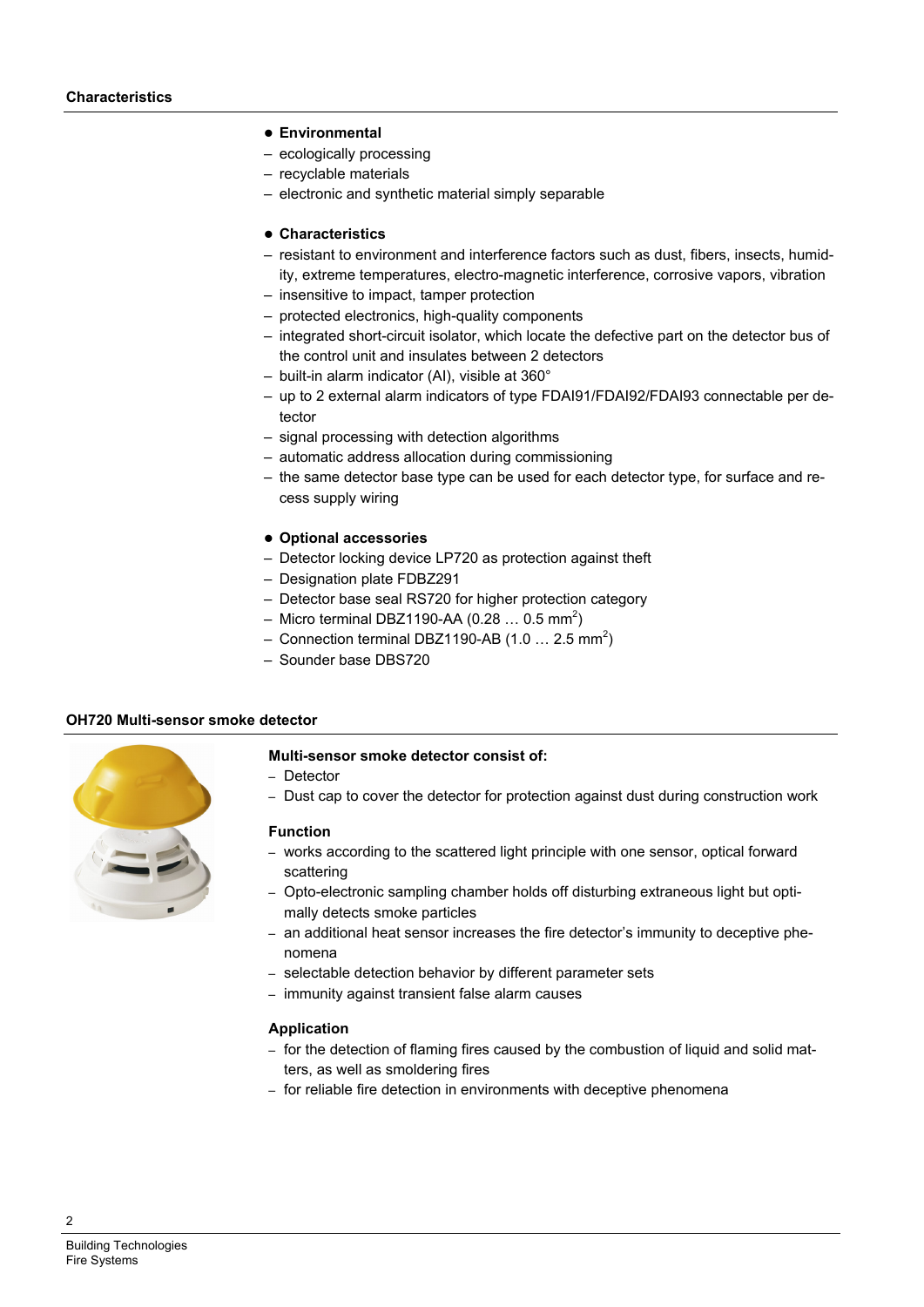#### **OP720 Smoke detector**



#### **Smoke detector consist of:**

- Detector
- Dust cap to cover the detector for protection against dust during construction work

#### **Function**

- works according to the scattered light principle with one sensor, optical forward scattering
- Opto-electronic sampling chamber holds off disturbing extraneous light but optimally detects smoke particles
- selectable detection behavior by different parameter sets

#### **Application**

– for the detection of smoke-generating flaming and smoldering fires

#### **HI720 Heat detector (static+RoR)**



#### **Heat detector consist of:**

- Detector
- Dust cap to cover the detector for protection against dust during construction work

#### **Function**

- equipped with one heat sensor
- for high requirements
- certain response behavior with slow and fast temperature increases, also by depth temperature
- selectable detection behavior by different parameter sets

#### **Application**

- suitable in areas in which occur different environment temperatures
- where high dust or dirt developments or large humidity which can the impact of conventional alarm units to impair

#### **HI722 Heat detector (static)**



#### **Heat detector consist of:**

- Detector
- Dust cap to cover the detector for protection against dust during construction work

#### **Function**

- equipped with one heat sensor
- measures the ambient temperature, when the maximum temperature is exceeded the detector sends a danger signal to the fire control panel

#### **Application**

- suitable in areas, in which temporary high variations in temperature arise
- where high dirt and heat fluctuation which can the impact of conventional alarm units to impair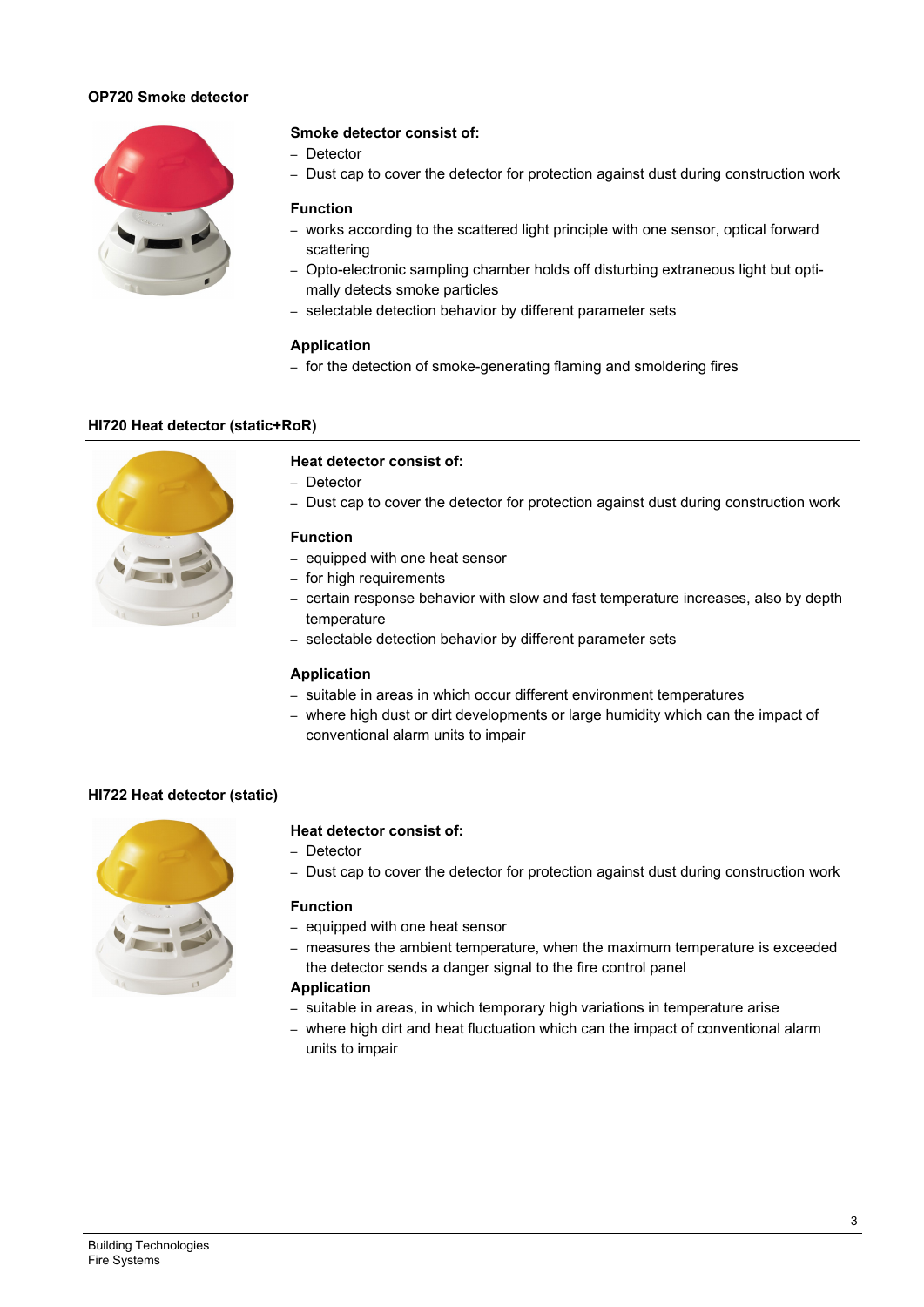#### **Detector bases DB721**



#### **Function**

– Universal base for all point detectors of the series Cerberus PRO FD720

#### **Application**

- for recess supply wiring
- for surface supply wiring, cable diameter up to 8 mm

By using a detector base with loop contact (DB721) the detector line is not interrupted even if no point detector is mounted.

#### **Detector base DB722**



#### **Function**

– Universal base with detector base seal and screwless terminals for the OP720 and OH720 point detectors of the series Cerberus PRO FD720

#### **Application**

- for recess supply wiring
- for surface supply wiring, cable diameter up to 8 mm

#### **Base attachment BA720**



#### **Application**

- For the supply of surface-mounted tubes (max. 20 mm) and trunking (max. 25 mm x 15 mm)
- The detector is fixed with a spring-loaded catch.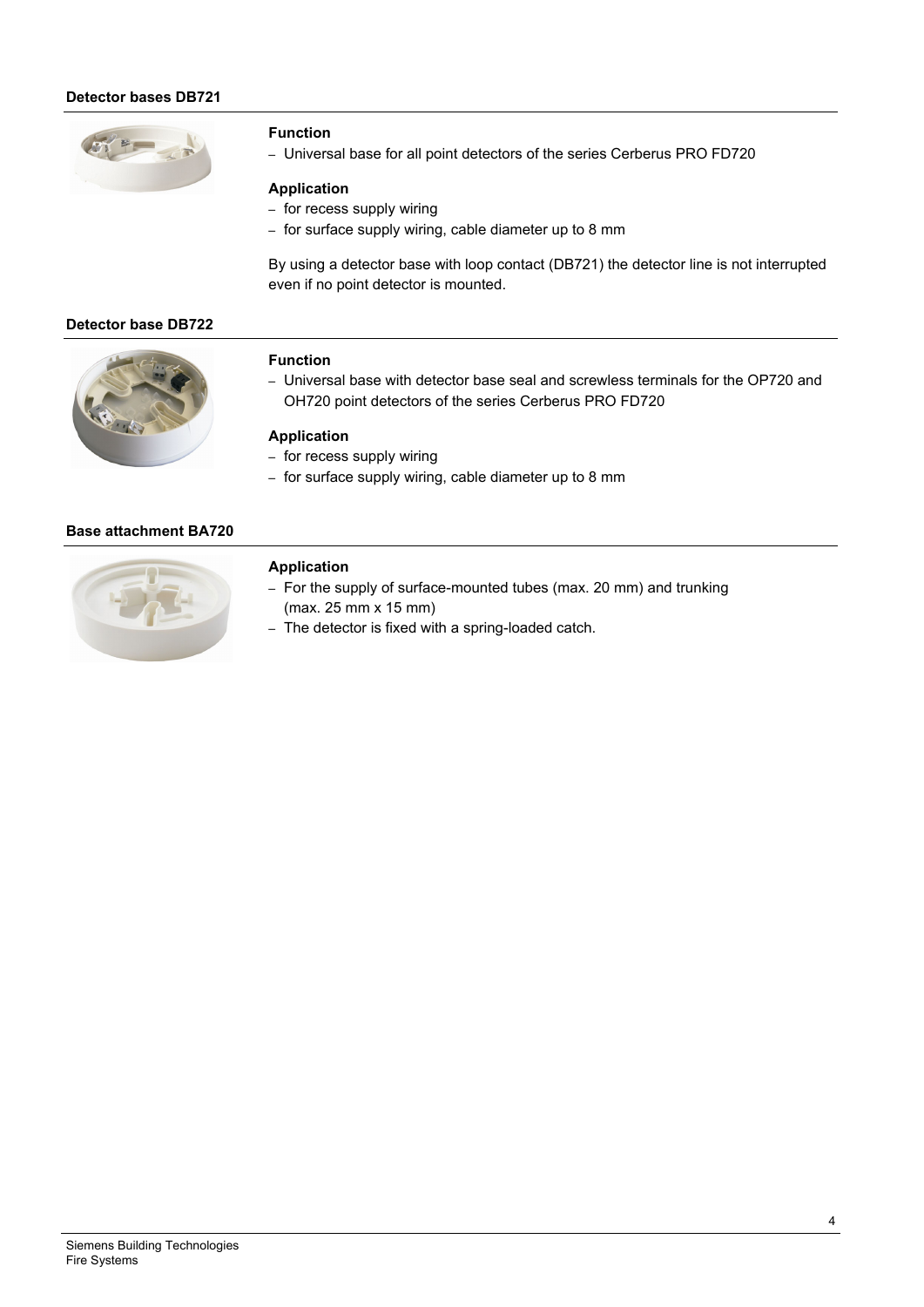#### **Simple installation**

- Universal base with
	- 2 break outs on the side for surface supply wiring at max. Ø8 mm
	- extra large rear opening for easy recess supply wiring
- extra-large mounting slots facilitate a re-use of existing drill holes resulting from other systems
- connecting terminals for cable diameter at 1.6  $mm<sup>2</sup>$
- place for auxiliary terminals 2x DBZ1190-AA and 2x DBZ1190-AB
- detector can be easily turned into the base by hand, or with the detector exchanger DX791

#### Place for auxiliary

terminals DBZ1190- Connecting terminals AA, DBZ1190-AB detector line and ext. AI Opening for cable entry AI 6 ひ  $e^{\sqrt{2}}$ 1b

Connecting terminals detector line and ext. AI Mounting slots min. 40 mm up to max. 90 mm

– alarm indicator (AI) centered in the detector; no alignment required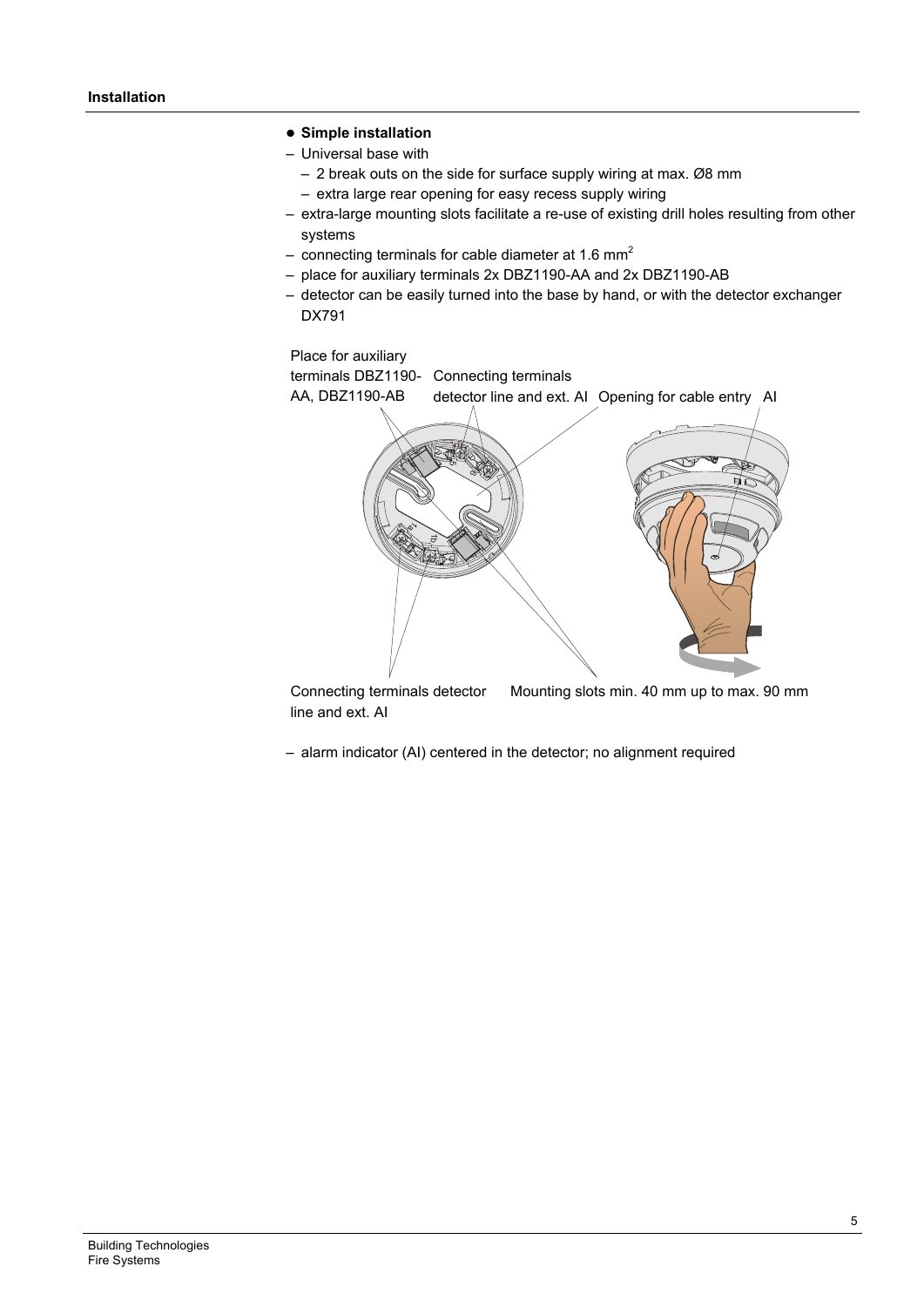#### **LP720 Detector locking device**



#### **FDBZ291 Designation plate**



#### **RS720 Detector base seal**

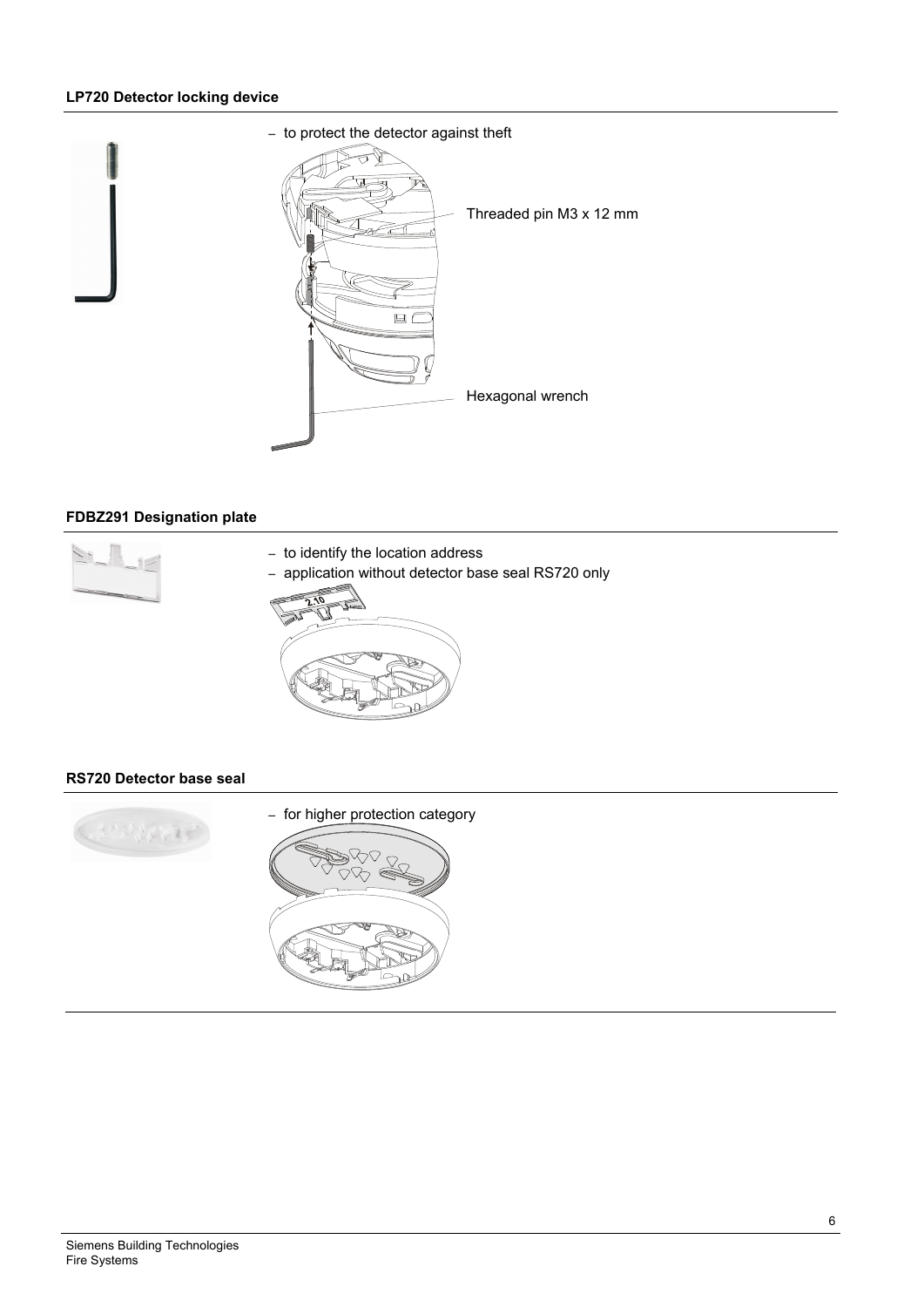#### **DBZ1190-AA Micro terminal, DBZ1190-AB Connection terminal**



- for conductors of max.  $0.5$  mm<sup>2</sup>
- for conductors of max. 2.5  $mm<sup>2</sup>$
- support point for T-branching connection, extern alarm indicators (AI) or cable shielding
- place for max. 2 additional terminals each



#### **DBS720 Sounder base**



- the addressable sounder base is used for acoustic alarming
- applicable with all point detectors of the series Cerberus PRO FD720
- → Description see data sheet A6V10203095



#### **Dimensions of detector with base**

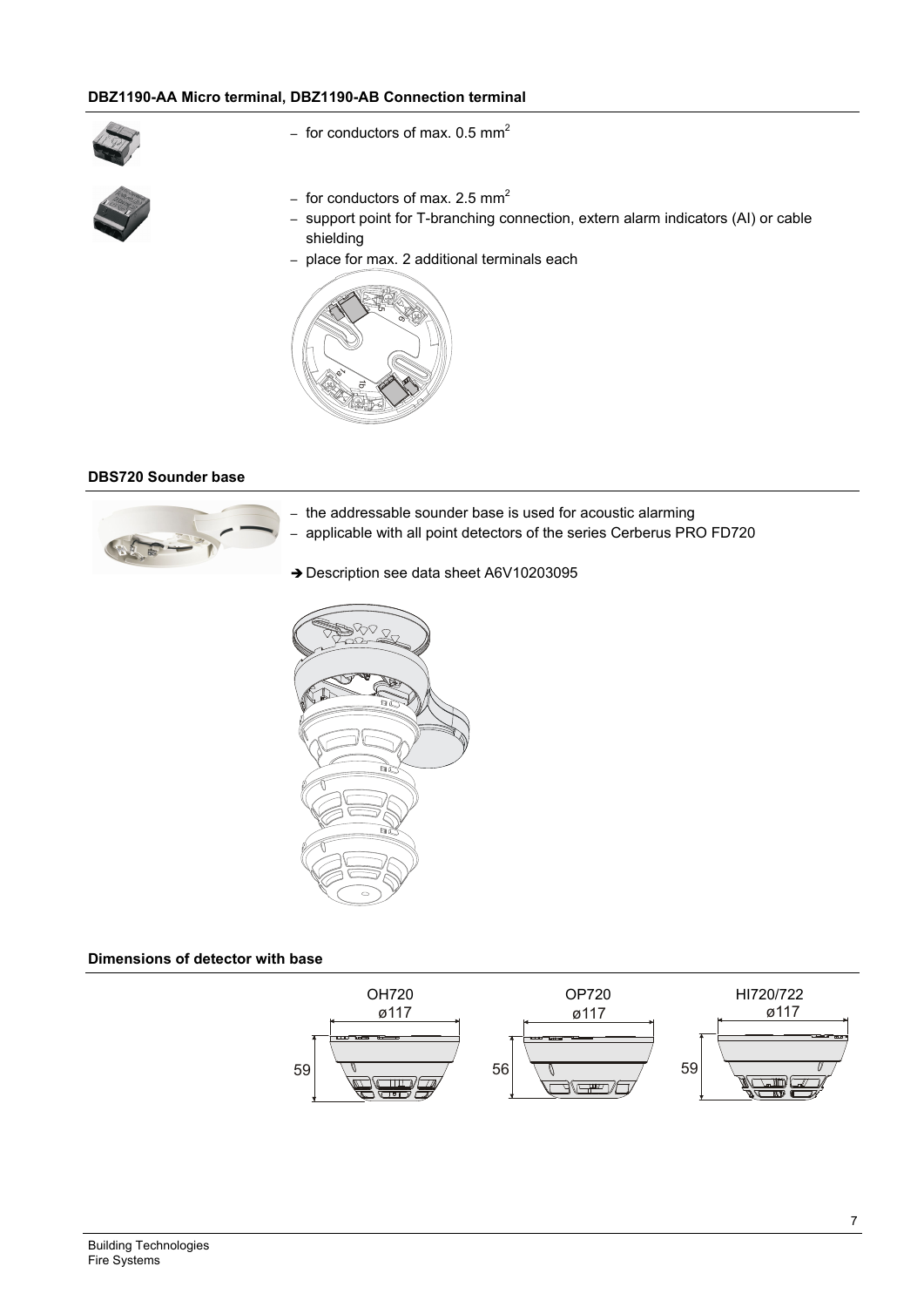#### **Technical data**

|                                           | <b>OH720</b>              | <b>OP720</b>           | HI720 / HI722          |  |
|-------------------------------------------|---------------------------|------------------------|------------------------|--|
| Operating voltage (modulated)             | DC 12  33 V               | DC 12  33 V            | DC 12  33 V            |  |
| Operating current (quiescent)             | $\sim$ 230 µA             | $\sim$ 220 µA          | $\sim$ 200 µA          |  |
| Ext. alarm indicator without sounder base | $\overline{2}$            | 2                      | $\overline{2}$         |  |
| AI connectable and programmable           |                           |                        |                        |  |
| Operating temperature                     | $-10$ +55 °C              | $-10+55$ °C            | $-10+55$ °C            |  |
| Storage temperature                       | $-30$ +70 °C              | $-30+70$ °C            | $-30$ +70 °C           |  |
| Humidity (short-term moisture condensa-   | ≤95 % rel.                | ≤95 % rel.             | ≤95 % rel.             |  |
| tion permitted)                           |                           |                        |                        |  |
| Communication protocol                    | C-NET                     | C-NET                  | C-NET                  |  |
| Color                                     | white, ~RAL 9010          | white, $\sim$ RAL 9010 | white, $\sim$ RAL 9010 |  |
| Protection category EN60529 / IEC529      | IP40                      | IP40                   | IP40                   |  |
| - with detector base seal RS720           | IP42                      | IP42                   | IP42                   |  |
| <b>Standards</b>                          | CEA4021, EN 54-7,         | EN 54-7, EN 54-17      | EN 54-5, EN 54-17      |  |
|                                           | EN 54-17                  |                        |                        |  |
| Approvals                                 |                           |                        |                        |  |
| - VdS                                     | G209064                   | G209068                | G209065/G209146        |  |
| $-$ I PCB                                 | 531d/01                   | 531e/01                | 531f/01 / 531f/02      |  |
| $-$ FM                                    | 3038424                   | 3038424                | 3037921                |  |
| - Marine                                  |                           |                        |                        |  |
| - MED (Marine Equipment directive)        |                           | $19485 - 11HH$         |                        |  |
| - GL (Germanischer Llyod)                 |                           | 19 563 - 11 HH         |                        |  |
| Permissible air speed                     | max. 5 m/s                | max. 5 m/s             |                        |  |
| System compatibility C-NET                |                           | <b>FS720</b>           |                        |  |
| QS standards                              | Siemens Standard SN 36350 |                        |                        |  |

| <b>OH720</b>                                                                                                                    | <b>OP720</b>                                                                                                    | <b>HI720</b>                                                                                                                       | <b>HI722</b>                                                                                                                 |
|---------------------------------------------------------------------------------------------------------------------------------|-----------------------------------------------------------------------------------------------------------------|------------------------------------------------------------------------------------------------------------------------------------|------------------------------------------------------------------------------------------------------------------------------|
| $CE_{0786}$                                                                                                                     | $\mathsf{CE}_{.0786}$                                                                                           | $\mathsf{CE}_{0786}$                                                                                                               | $\mathsf{CE}_{0786}$                                                                                                         |
| Siemens Schweiz AG, CH-6301 Zug<br>Date: see manufacturing date on the product<br>0786-CPD-20711                                | Siemens Schweiz AG, CH-6301 Zug<br>Date: see manufacturing date on the product<br>0786-CPD-20713                | Siemens Schweiz AG, CH-6301 Zug<br>Date: see manufacturing date on the product<br>0786-CPD-20712                                   | Siemens Schweiz AG, CH-6301 Zug<br>Date: see manufacturing date on the product<br>0786-CPD-20793                             |
| EN54-7, EN54-17<br>Point multi-sensor smoke detector; Safety<br>in case of fire<br>OH720<br>Technical data see Doc. A6V10212047 | EN54-7, EN54-17<br>Point smoke detector; Safety in case of fire<br>OP720<br>Technical data see Doc. A6V10212047 | EN54-17<br>EN54-5, classes A2R, A2S<br>Point heat detector; Safety in case of fire<br>HI720<br>Technical data see Doc. A6V10212047 | EN54-17<br>EN54-5, classe A2S<br>Point heat detector; Safety in case of fire<br>HI722<br>Technical data see Doc. A6V10212047 |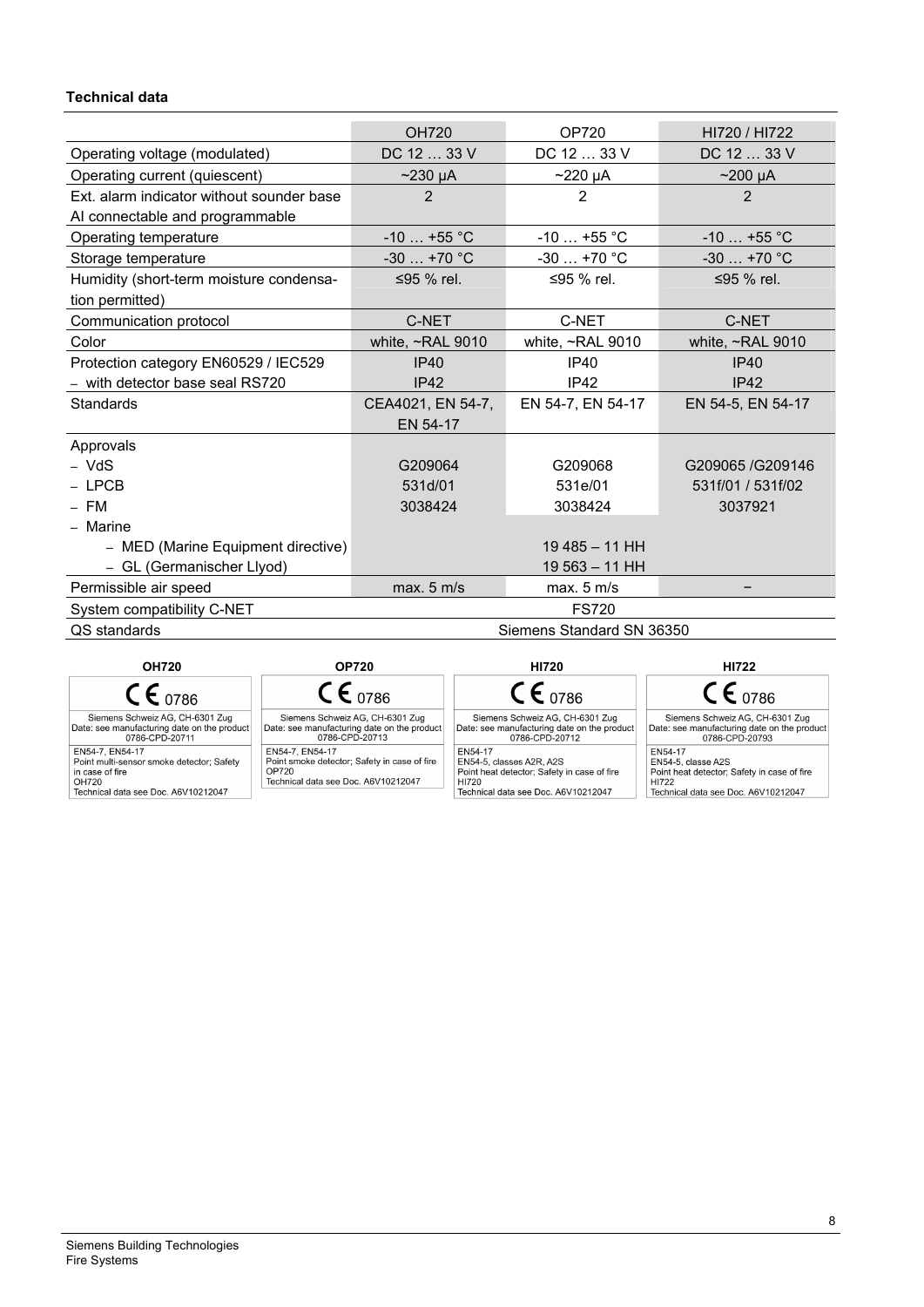#### **Details for ordering**

|             | Type              | Part no        | Designation                                  | Weight     |
|-------------|-------------------|----------------|----------------------------------------------|------------|
|             | <b>OH720</b>      | S54310-F2-A1   | Multi-sensor smoke detector                  | $0.144$ kg |
|             | <b>OP720</b>      | S54310-F1-A1   | Smoke detector                               | 0.138 kg   |
|             | HI720             | S54310-F4-A1   | Heat detector (static + RoR)                 | 0.130 kg   |
|             | HI722             | S54310-F3-A1   | Heat detector (static)                       | 0.130 kg   |
|             | <b>DB721</b>      | S54319-F11-A1  | Detector base with loop contact              | 0.100 kg   |
|             | <b>DB722</b>      | S54319-F19-A1  | Detector base                                | $0.140$ kg |
|             | <b>BA720</b>      | S54319-F20-A1  | Base attachment                              | $0.050$ kg |
| Accessories | <b>LP720</b>      | S54319-F9-A1   | Detector locking device (2 hexagonal         | $0.040$ kg |
|             |                   |                | key, 100 hexagonal socket pins)              |            |
|             | <b>BA720</b>      | S54319-F20-A1  | Base attachment                              | 0.100 kg   |
|             | FDBZ291           | A5Q00002621    | Designation plate (10x)                      | $0.034$ kg |
|             | <b>RS720</b>      | S54319-F8-A1   | Detector base seal (10x)                     | $0.014$ kg |
|             | <b>DBZ1190-AA</b> | BPZ:4677080001 | Micro terminal $0.280.5$ mm <sup>2</sup>     | $0.001$ kg |
|             | <b>DBZ1190-AB</b> | BPZ:4942340001 | Connection terminal 1.0  2.5 mm <sup>2</sup> | $0.007$ kg |
|             |                   |                |                                              |            |

Details see equipment overview A6V10225323